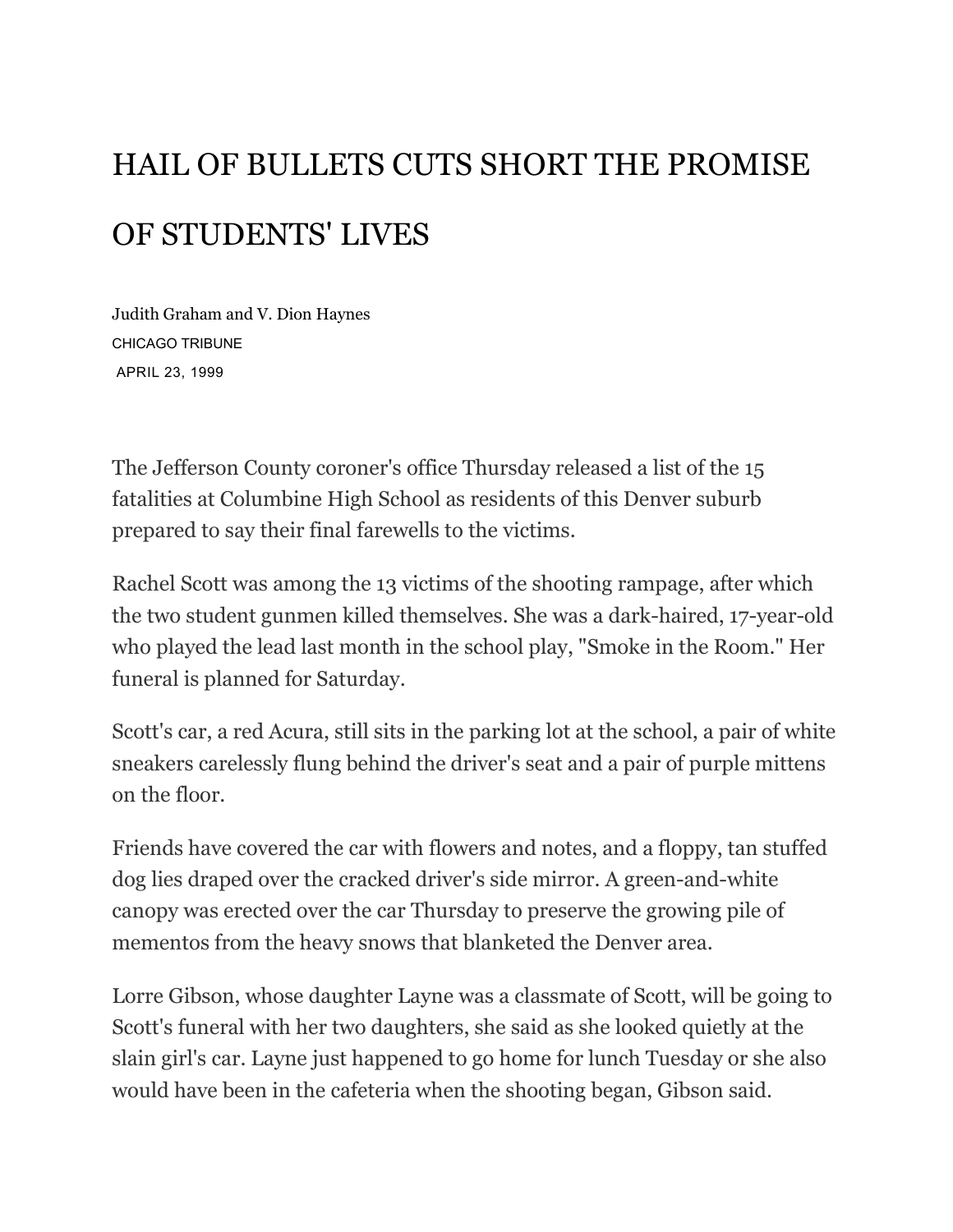"I don't think there are ugly enough words to describe what happened here this week. In one second, these children lost their innocence. This will be the defining moment of their high school years," she said.

Many of those killed were just starting on those years:

- Steve Curnow, a 14-year-old freshman who loved "Star Wars," had dreamed of becoming a top gun in the Navy and flying F-16 fighter jets.

- Daniel Mauser, 15, a bespectacled sophomore, got straight A's on his last two report cards and had just returned from a two-week trip to Paris with the school's French club.

- Kelly Fleming, 16, had moved to Littleton from Phoenix 18 months ago. An aspiring songwriter, she was learning to play the guitar.

On Thursday, Matt Katzenmeir, a strapping 15-year-old sophomore, came to Clement Park to remember two friends he had lost in the shootings: Matt Kechter, 16, and Isaiah Shoels, 18.

Katzenmeir had known Kechter since they were in kindergarten. "He was the nicest kid on Earth," he said. "I saw Matt that day. I was planning to go to the library to type a report, and Matt was going to help."

Katzenmeir got to know Shoels just last year, he said. "He was so kind. . . . My cousin said she saw a bullet go in his head and come out," he said, pausing to compose himself.

Shoels had overcome two heart surgeries, became a weightlifter and was due to graduate in May.

So was Lauren Townsend, 18. She was captain of the girls varsity volleyball team, which her mother coaches, a member of the National Honor Society and favored to become class valedictorian.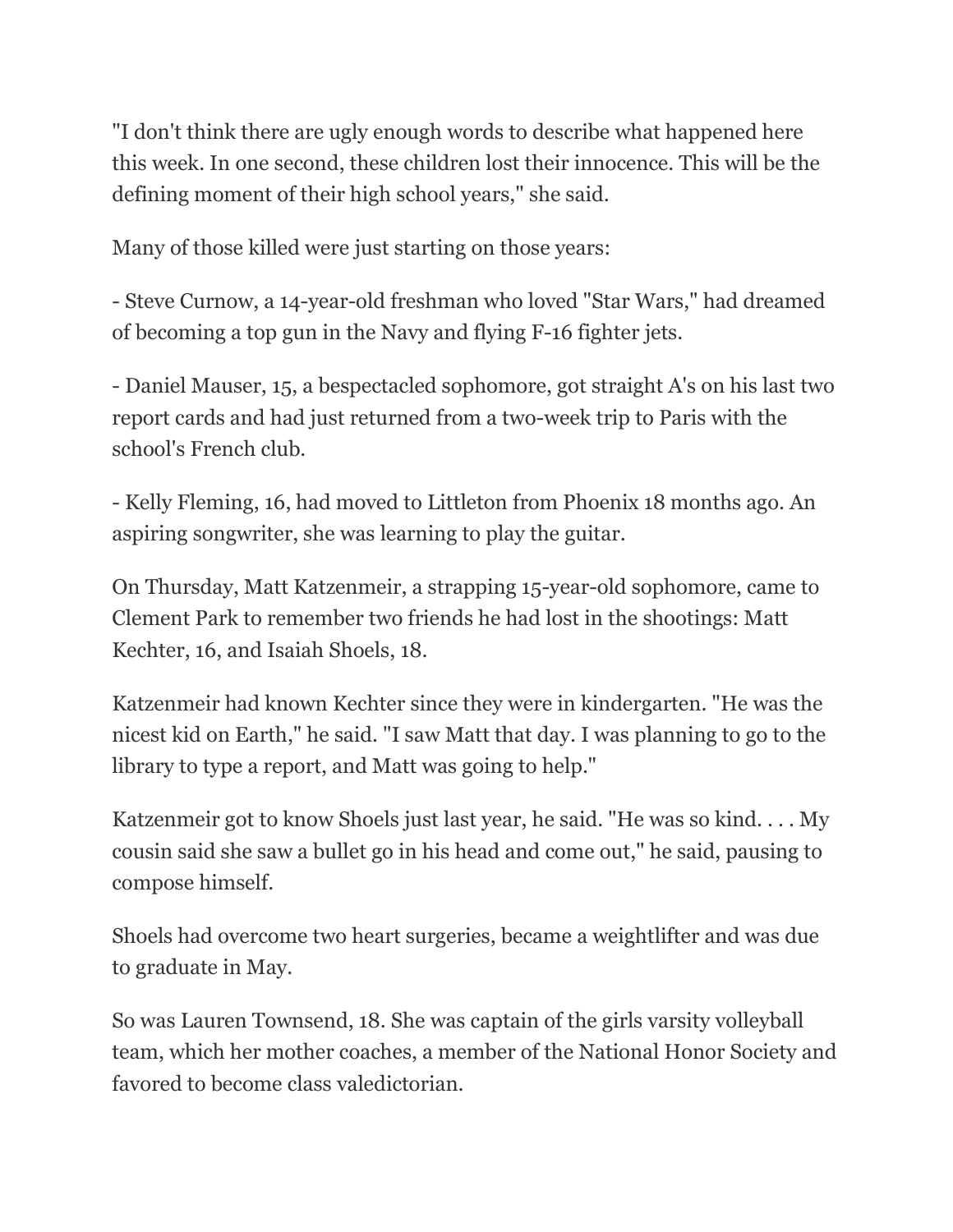Many survivors are struggling to cope with their escape, counselors said Thursday. With all of the talk of heroes, they say, many children are consumed with the thought that they might have done something to prevent a death.

"The reality is that these kids were running for their lives. There was not a lot they could have done," said Kate Murphy, one of four volunteer counselors.

Among the other victims were Cassie Bernall, 17, an accomplished equestrian, and Corey DePooter, also 17, who held a maintenance job at a golf club to save up for a boat.

Another victim, Daniel Rohrbough, 15, helped out in his father's electronics business and enjoyed computer games. He reportedly was shot while holding open an exit door for fleeing students.

Also killed was John Tomlin, 16, who recently completed a missionary trip to Mexico with his family, where they built homes for the poor. He planned to enlist in the Army after high school.

The only adult victim, Dave Sanders, was a popular coach for the girls basketball and softball teams. A father of four and a grandfather, Sanders, 47, died when he tried to help students escape the shooting. On Thursday, a basketball inscribed to him was among the mementos left in Clement Park, near the school.

Fourteen victims remain in area hospitals, three of them in critical condition. One is Anne Marie Hochhalter, 17, who is on a ventilator with gunshot wounds to her chest and liver.

Friends waited anxiously Thursday outside her room at Swedish Medical Center, including her best friend, Patti Blair, also a junior. Hochhalter cannot speak but has been able to write notes to family and friends. In one, she asked about two friends who had pulled her to safety after she was shot, said her physician, [Dr. Phil](https://www.chicagotribune.com/topic/entertainment/television/phil-mcgraw-PECLB002772-topic.html) Mallory.